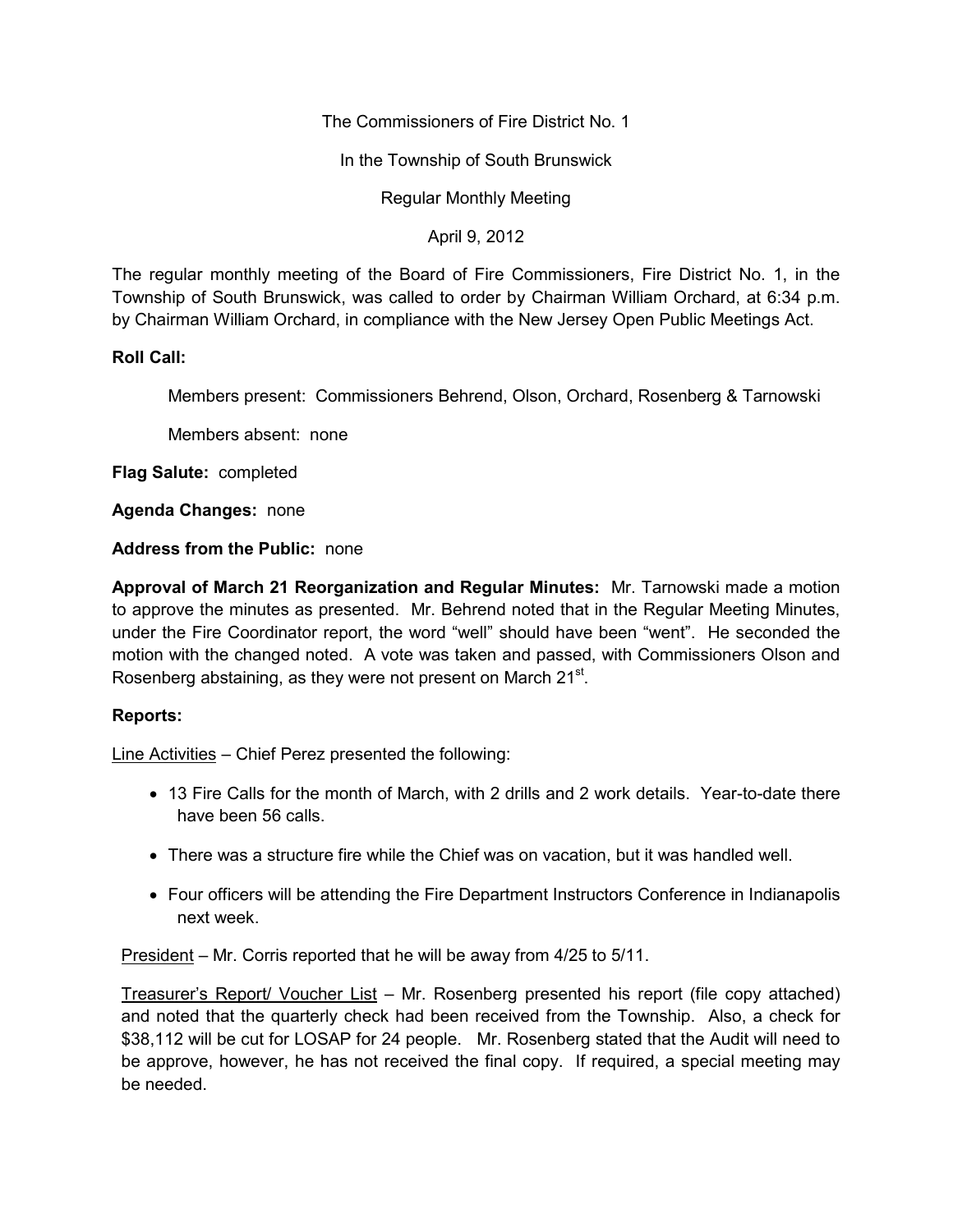After review of the Voucher List, Mr. Olson made a motion to approve the List as presented and Mr. Tarnowski seconded the motion. A vote was taken and passed.

Secretary's Report – Mr. Olson had nothing to report.

Fire Coordinator - Mr. Perez reported the following:

- 1. The increase for the Cigna insurance would be about \$10,400; not \$5,200 as reported at last month's meeting. This increased amount results from having to pay two past quarters.
- 2. Truck 23 needs to have the Air Horn repaired and a washer fluid hose installed.. Also, the lights on Truck 222 need to be repaired.
- 3. The Rescue Truck is still an open issue.

Chairman – Mr. Orchard stated that a resolution must be presented regarding the LOSAP payment. Mr. Rosenberg moved Resolution 12/13-12 – Approving LOSAP payment to 24 people, at a cost of \$1,588 per person, for a total of \$38,112. Mr. Behrend seconded the resolution (file copy attached). A roll call vote was taken: Mr. Orchard-yes; Mr. Rosenberg yes; Mr. Behrend-yes, Mr. Tarnowski-yes and Mr. Olson-yes. The resolution was unanimously approved.

## Standing Committee Reports –

*Fire Company Liaison –* Mr. Behrend had nothing to report.

*Rescue Squad Liaison –* Mr.Tarnowski had nothing to report, however, Mr. Rosenberg stated that there was confusion at last week's fire in regards to getting the Rehab Truck there. It was asked for, however, it did not arrive on the scene. Mr. Rosenberg suggested that he and Mr. Tarnowski have a "sit down" with the Rescue Squad representative.

Mr. Perez stated that the Squad would like to house the Rescue Truck at Station 23; the Commissioners approved this move. In addition, they will park their ambulances behind Station 22, until their roof work is completed.

*Public Relations* – There will not be a Spring Newsletter. The money allotted will go to pay the increased insurance. The next Newsletter will be in the Fall.

*State Association –* There was no representation at the March meeting. The next meeting will be in June.

*Insurance –* previously discussed.